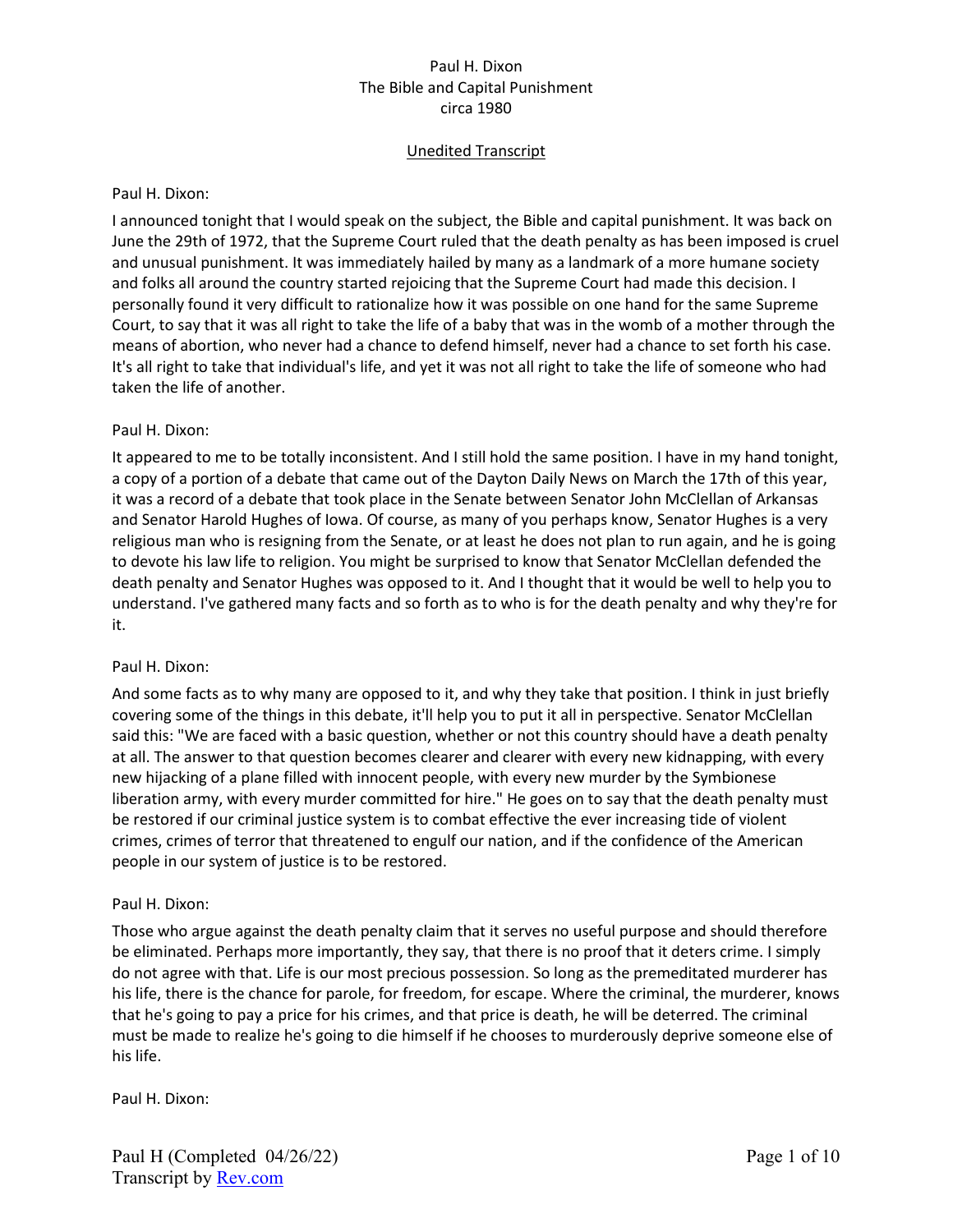Then Senator Hughes takes the position, of course, opposed to the death penalty by saying this: "The question before us today is symbolic and overriding, whether it is morally right and socially defensible for the state, under our system of criminal justice, to destroy a human life for any crime. How is it that a nation that has not suffered the brutality of public execution for eight years is now deliberately considered going back to the hangman's noose, the electric chair, and the gas chamber? Is the morbid trip back to the death penalty the right way to protect society from violence, and to keep faith with our moral purpose as a people?

### Paul H. Dixon:

"Is ultimate violence the antidote for violence? For me, the answer must be no. I oppose the death penalty because it demeans human society without protecting it. The weight of evidence is that capital punishment does not deter crime. I oppose the death penalty because as the Supreme Court has ruled, it is cruel and unusual punishment. It is capricious and unjust in its application, discriminates against the luckless, the poor, and the racial minorities. I oppose the death penalty because it cannot undo or rectify any crime that was committed, however brutal, because there is no road back if the convicted man is later proven innocent. I deeply believe that violence solves nothing but only breeds more violence. I believe our reverence for human life, even that of the lowliest and most depraved, must transcend our passions for revenge if the human family is not going back to the caves. I ask my colleagues to join in me in rejecting death, in affirming life, in rejecting vengeance, in affirming redemption."

### Paul H. Dixon:

The Senate then went on to vote and they voted to restore the death sentence for treason, espionage, and other specified crimes when death occurs. I trust that'll help us to at least get it in perspective as to how the leaders in our country are looking at it. Most of the defenders of the death penalty have been the law enforcement officers, the families of those who have been murdered, and the great bulk of Evangelical Bible believing Christians. I must, in fairness to those people who are opposed to the death penalty, say that there are many who claim and are Bible believers who take the stand in opposition to it. The opponents generally are made up of those who are belonging to the liberal churches, to those who somehow feel that the humanistic philosophy of our day, that it is not right to take the life of another individual.

# Paul H. Dixon:

Actually, as I evaluated the arguments, I do not really hear many setting forth a case from the Word of God. And actually the entire idea of the death penalty to begin with came from the Bible. And tonight I would ask you to consider not necessarily even what your heart would say and not a philosophy that would be based upon what is best for the individual, what is best for society. I would challenge you tonight to give serious consideration to the biblical mandate for capital punishment. I'd like to begin by turning you to the ninth chapter, The Book of Genesis. If you'll turn over there with me please, Genesis chapter nine. And I'd like to read the first six verses. But before I do, I'd like to give you a little bit of background to Genesis chapter nine. While you're turning there in the sixth, seventh chapters of the Book of Genesis, God has seen fit to destroy the then known world by a flood that covered the entire Earth.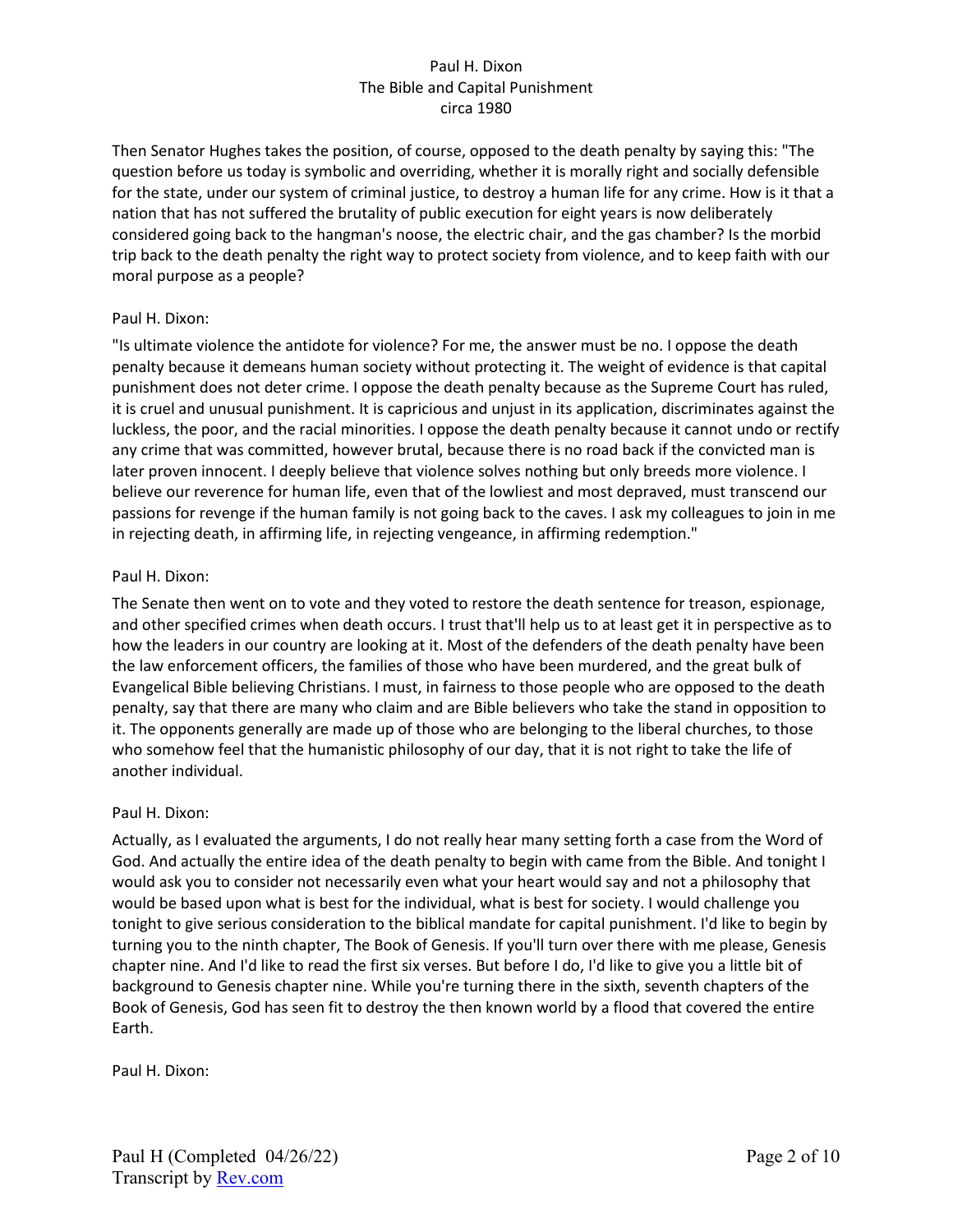He spared Noah and his family in the arc. It occurs to me that when God got ready to punish Man for his sin, he saw fit to do it through capital punishment. God himself was the first one to exercise the death penalty. And as we come to Genesis chapter nine, God is establishing a new society through Noah and his family. And he's changing some things, some things that he did not do with Adam and Eve, he is now going to instigate under Noah. And I believe with the ninth chapter of the Book of Genesis, we have the establishment, the beginnings, the foundation of human government as we know it today. And I'll just, first of all, read the sixth verse. Genesis chapter nine, verse six, God says, "Whoso sheddeth man's blood, by man shall his blood be shed: for in the image of God made He man." There's a very definite direct statement as to God's position as to what he would have society to do regarding someone who would murder another individual.

# Paul H. Dixon:

God said, if you murder someone, if you kill someone, you take their life, then you will in turn lose your life. Oh, but you say, "Preacher, don't you know that was under the law?" I beg to differ with you. Genesis chapter nine occurs 1000 years before the law was given. We do not find the law until we get into the Book of Exodus. Mount Sinai is a thousand years removed. Oh, but you say, "What God gave to Noah in Genesis chapter nine was just applicable to his day." I don't believe that and I'd like to prove that. I would say this is very important in our interpretation. If we're going to apply Genesis chapter nine, verse six, to our society now, we have to be willing to apply the other verses that surround it. Let's see if we can.

### Paul H. Dixon:

Notice if you will verse one, "God blessed Noah and his sons, and he said unto them, 'Be fruitful, multiply, replenish the earth.'" That's exactly what he told Adam and Eve back in the Book of Genesis, chapter one, chapter two. He said to be "fruitful, multiply, replenish the earth". Question, if it applied to Adam and Eve, it applied to Noah, does that apply to us today? Oh yeah. That's exactly what we're doing in our families. We are being fruitful, and multiplying, and replenishing the earth. Next verse, "The fear of you and the dread of you shall be upon every beast of the earth, and upon every fowl of the air, upon all that moveth upon the earth, and upon all the fishes of the sea; into your hand, are they delivered." All God is saying here is that you will have dominion over the animals, over the beasts. Does that apply to us today? Do lions roam our streets? Do the animals control us or do we control the animals?

# Paul H. Dixon:

Certainly that's applicable to all of society. Noah's day, our day as well. Next verse, "Every moving thing that liveth shall be meat for you; even as the green herb have I given you all things. But flesh with the life thereof, which is the blood thereof, shall ye not eat. Surely your blood of your lives will I require. At the hand of every beast will I require it, and at the hand of man; at the hand of every man's brother will I require the life of a man." Basically what God is saying in those three verses is that you can kill animals and you can eat the meat of those animals that you kill. Now I'm not dogmatic on this, but I'll give it to you for your consideration. I seriously question that until this time man ever ate meat. It occurs to me that probably this is the first time that God is instituting that man has the right to kill animals and to eat that meat.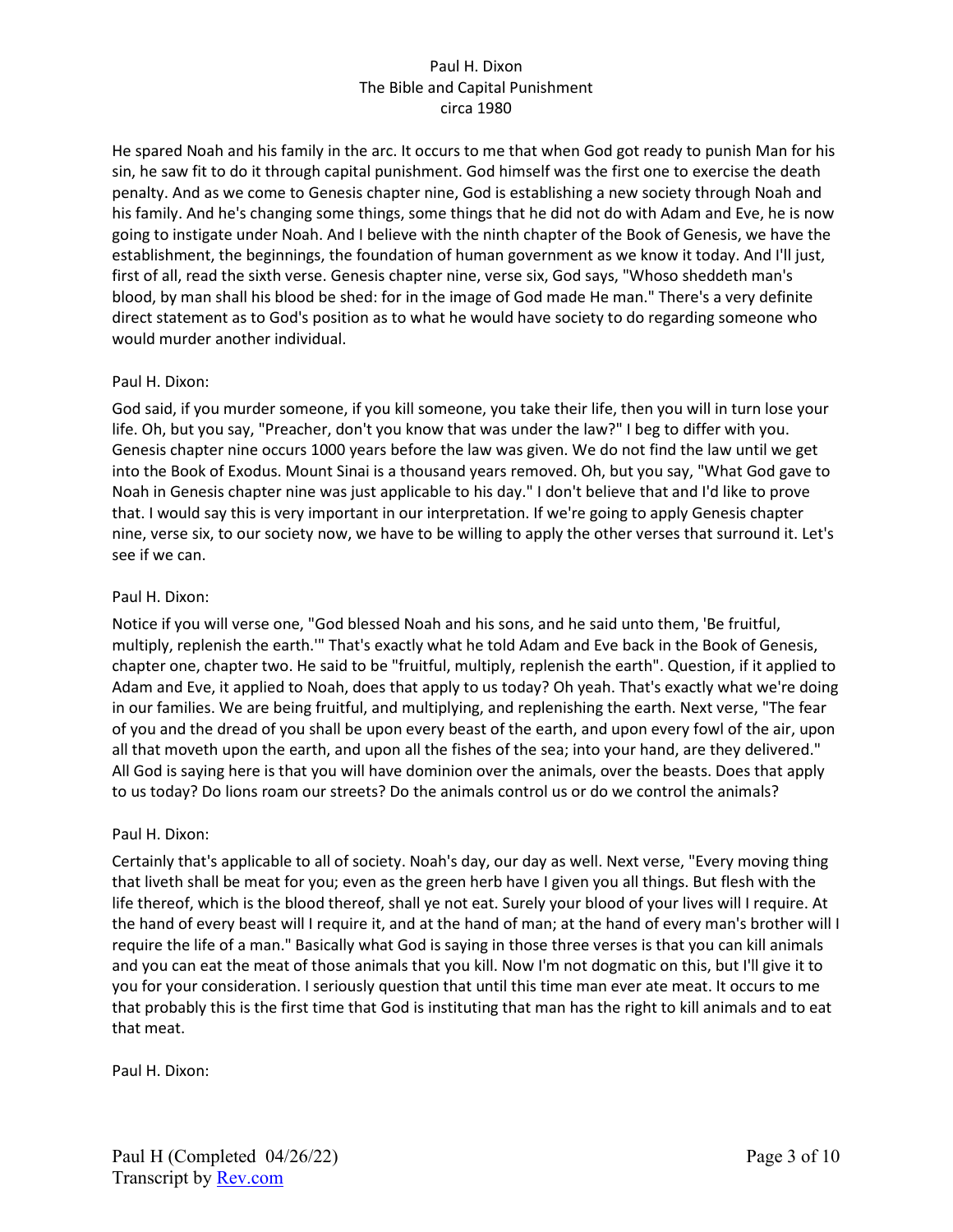I believe that before the flood, they were probably vegetarians. But God is saying he's giving his permission right now that you can go out and kill a cow and have a steak. Question, that applied to Noah's day, does that apply to our day? Oh yes. Again, in the ninth chapter, the Book of Genesis, look at verse 13. Let's read verses 12 and 13. "God said, 'This is the token of the covenant which I make between Me and you and every living creature that is with you, for perpetual generations.'" For what? Perpetual generations, what is that covenant? "I do set my bow in the cloud, it shall be for a token of a covenant between Me and the earth." Preacher's [pals 00:12:13] , how many of you have ever seen a rainbow? Could I see your hands?

### Paul H. Dixon:

All the preacher's pals who've ever seen a rainbow. Isn't that amazing? You know what a rainbow is? That's a covenant between God and Man. What God is saying in that rainbow is I will never destroy the Earth again by a flood. I will never deal with man again like I did here in the Book of Genesis. Question, if we still have rainbows today, was that covenant just for Noah and his day, or does that apply to us as well? Of course, the obvious conclusion is everything around Genesis chapter nine, verse six, applies to us. Then how can we say the Genesis chapter nine, verse six, was just for Noah. You can't. "Whoso sheddeth man's blood, by man shall his blood be shed: for the image of God made He man." Before we go to the next section of verses, let me say this: In answer to the objection that to take a person's life who has murdered another, demeans the worth of the individual, devalues the worth of the individual, I say I have to totally disagree.

### Paul H. Dixon:

God said the reason He instituted the death penalty was because the individual life is so important. And because man is made in God's image, he says if you take that image, if you admire that image, if you destroy that man, that is such a serious crime, my friend, that you shall in turn, lose your life. It does not decrease the worth of the individual, barely it increases it. Someone has said that when you kill another human being, you are defacing the King's image and that is nothing short of treason. Turn with me to the Book of Exodus for our next section of verses. Exodus, chapter 21, verse 12. Now we're going to get under the law. I certainly do not believe that we are under the law today, according to the Book of Galatians, but I think we need to deal with this for a very important reason.

# Paul H. Dixon:

I think you'll see why as we continue in this discussion. Exodus 21, verse 12, God says "He that smiteth a man so that he die shall be surely put to death." That's very plain. There's no debate. I mean, God didn't him-haw around about it, he said if you kill a man, you're going to lose your life. You'll "surely be put to death". In fact, if you would study it under the law, you lost your life not only for killing someone else, but for many other reasons. For instance, in verse 16, it says that you could lose your life for kidnapping. "He that stealeth a man and selleth him, or if he be found in his hand, he shall surely be put to death." You would find in other core verses in this chapter that if a child insulted his parents, he would be put to death.

# Paul H. Dixon:

In the Book of Exodus, chapter 35, verse two, if you worked on the Sabbath, you lost your life. Leviticus, chapter 20, verse 27, if you had anything to do with spiritism, an effort to communicate with the dead, we'll talk about this tomorrow night, you lost your life. Leviticus, chapter 24, verses 10 through 16, you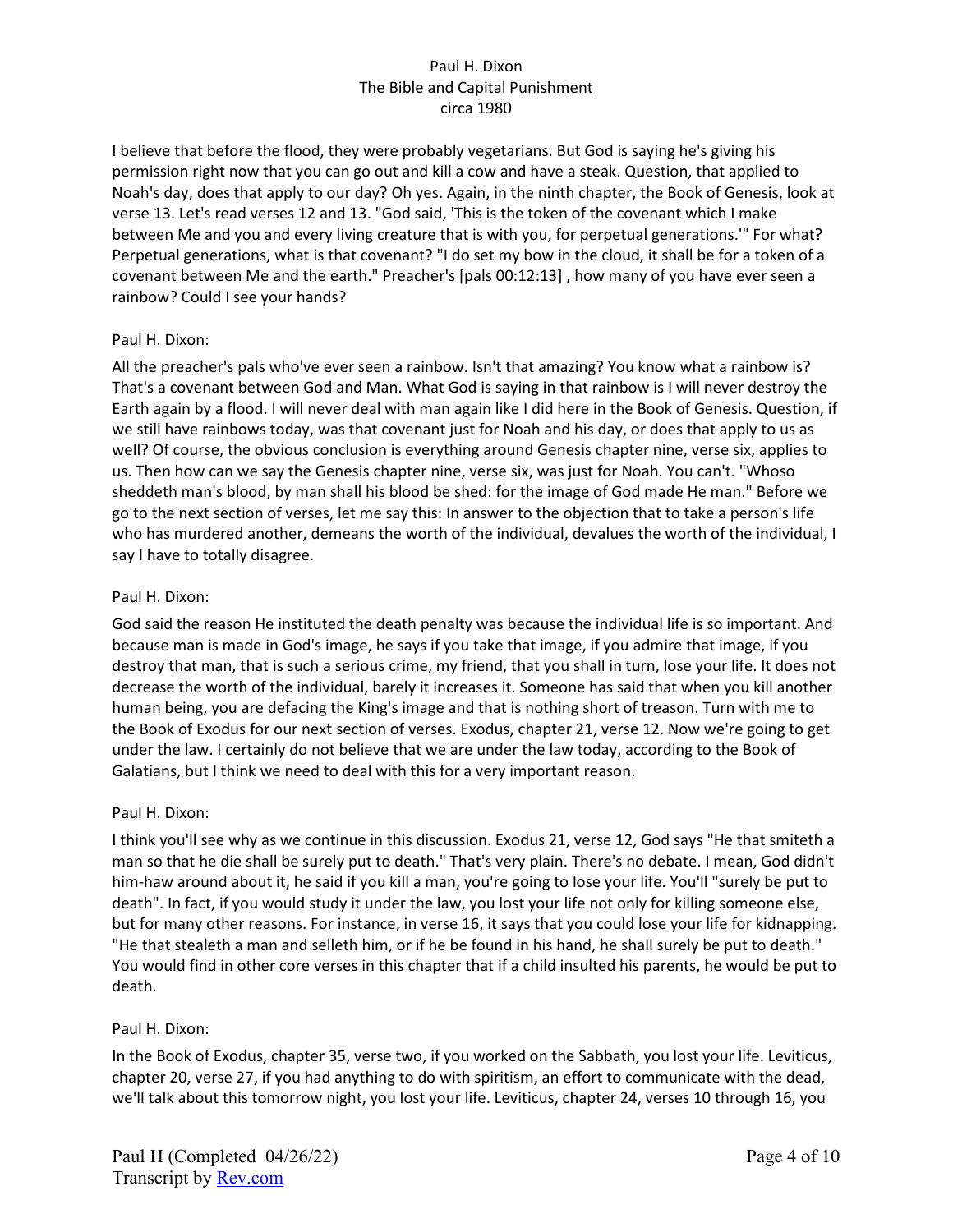suffer the death penalty for cursing God. In Numbers, chapter one, verse 51, if there was any kind of disobedience in religious services, you lost your life. Deuteronomy 13, six through nine, false worship brought the death penalty. Deuteronomy 16:25, any kind of idolatry. Deuteronomy 22, verses 21 and 24, any kind of immorality, and the law said that you would live no longer.

### Paul H. Dixon:

But you say, "Preacher, I thought that the 10 Commandments said that you weren't supposed to kill." Look, if you will, back at the 20th chapter of Exodus and the 13th verse, because there is so much misunderstanding about this verse. That's the main reason I brought you to this passage tonight. That says very simply in four words, "Thou shalt not kill." Now, most of the people who are opposed to the death penalty will quote that. They'll say, "Doesn't the Bible say 'Thou shalt not kill'? Then how can you put someone in a gas chamber and kill him, put him in electric chair and take his life?" In fact, most of the people who are pacifists, and who do not want to go to war, use the same verse. "The Bible says, 'Thou shalt not kill.' And I'm not about to take a gun and go out to the front line and take another individual's life."

### Paul H. Dixon:

I remember when I was first saved, I went to a Wednesday night prayer meeting and we had one of these fellows who was always getting on a new kick. I don't know that he ever got involved in winning people to Christ, and he could find a lot of excuses for not attending church, but boy, he could become very dogmatic about some things that he really didn't know much about. And on this particular Wednesday night, he came to church. I suppose he was in his early twenties and he said, "Well, I'm going to sell all my guns." He said, "I'll never hunt again. I'll never kill a squirrel, never kill a rabbit, or a quail, or a deer," he said, "because the Bible says 'Thou shalt not kill.' And I finally realized that the Bible is against the killing of animals, 'Thou shalt not kill.'" And that shows you how far you can take that verse.

# Paul H. Dixon:

I have a question I'd like to ask: If you mean to tell me that when we talk about the death penalty, capital punishment, that God says one thing in Exodus, 20:13, and then he contradicts himself in chapter 21, verse 12? No, God doesn't contradict himself at all. Chapter 21 is an amplification of the 10 Commandments.

### Paul H. Dixon:

Well, how can we explain it then? What do we say to the pacifist? What do we say to the one who says, "Oh, we cannot take another person's life because the Bible says, 'Thou shalt not kill.'" There's a Hebrew word that is used here for "kill". The Old Testament being written in Hebrew and the New Testament being written in Greek. And that word is the word Ratsach, found some 49 times in the Old Testament, or at least some variation of it. And it's always used in relation to murder or manslaughter, every time you find it. It is never used in the killing of an animal, in men who kill each other when they go to war, or when God sees fit to judge someone and takes their life.

### Paul H. Dixon:

Barely, if you study this word out, the Old Testament being translated into Greek is called the Septuagint translation. And again, the Greek word that is used always has to do with murder. So the point is that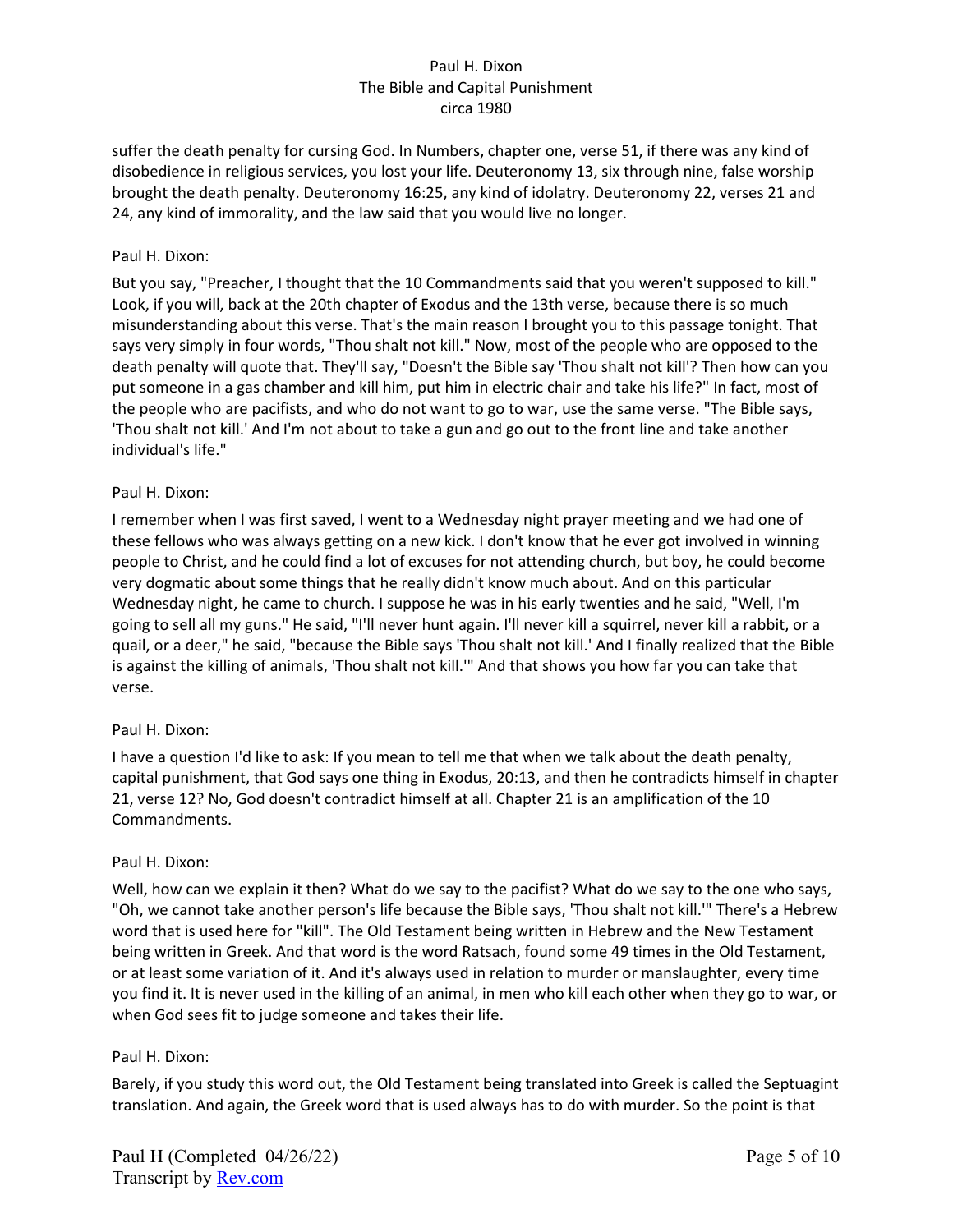what God is saying here, "Thou shalt not murder someone." And what he says in Exodus chapter 21, verse 12, is if you do break my law, and if you do murder someone, then you shall in turn lose your life. But you say, "Paul, all you've given us is Old Testament. What's the new have to say?" Did Jesus have to say anything about it? Turn with me to the Book of Matthew, chapter five, if you will please. The fifth chapter of the Book of Matthew. And while you're turning, let me share with you something that I heard some months ago. I sat in a Sunday school class of adults and the lesson that week, probably you were studying it here as well, had to do with capital punishment. And this individual who spoke up is someone who I'm sure ordinarily would know his Bible very well.

# Paul H. Dixon:

In fact, this individual teaches in one of our Christian schools. And when he spoke up, he made this statement: He says, "I'm opposed to the death penalty." And I don't remember all that he said, but I do remember this. He said, "Jesus had nothing to say about the death penalty. Jesus didn't speak to this subject of capital punishment, and since Jesus didn't speak out on it, I'm opposed to it." I couldn't believe what I heard. First of all, Jesus never attempted to speak out on everything. If we're going to take positions on whether Jesus had something to say about it, or didn't have something to say about it, we're forgetting the fact that Jesus didn't come to give us a foundation on capital punishment, Jesus came to provide redemption. This is what bothers me about the faith healers today. And so many of these fringe things, they seem to emphasize that Christ came to provide a physical wellbeing for individuals, or somehow to teach some kind of social structure for us.

# Paul H. Dixon:

That's not the prime reason why he came. Christ came to seek and to say that which was lost. Jesus did not have a thing to say about the death penalty that would not make the case for those who were opposed to it. I believe he did have something to say about it, in fact. Matthew chapter five, I know that many quote some of the things he said to underscore their position and being opposed to it. I don't think their arguments have any weight, but I want you to notice what he said in verses 21 and 22.

# Paul H. Dixon:

Matthew five, 21 and 22. "Ye have heard that it was said by them of old time, 'Thou shalt not kill,'" He's quoting Exodus 20, verse 13, "'whosoever shall kill shall be in danger of the judgment.' I say unto you, whosoever is angry with his brother without a cause shall be in danger of the judgment." He didn't deny the death penalty here, he amplified it. He is stressing the seriousness of this thing. Not only taking another person's life, but even having hatred in your heart towards someone, where you would not kill him physically, but where you would attack him with your tongue and in your heart.

# Paul H. Dixon:

"And whosoever," I continue, "shall say to his brother, 'Raca,' shall be in danger of the council; but whosoever shall say, 'Thou fool,' shall be in danger of hell fire." Now, did you notice that on two occasions he talked about the judgment and then he changes it to being in danger of the council? And that's interesting, because I believe what he's talking about here is a literal council that existed in that day, that is called the Sanhedrin Council. Now, you preacher's pals can get this. You just follow me right here. The Jews had a governing body of 70 men called the Sanhedrin and they had entrusted the authority and the right to exercise the death penalty. Now, to be fair to Judaism and to the Sanhedrin, they did not do it and they had not practiced it for many years before the coming of Christ.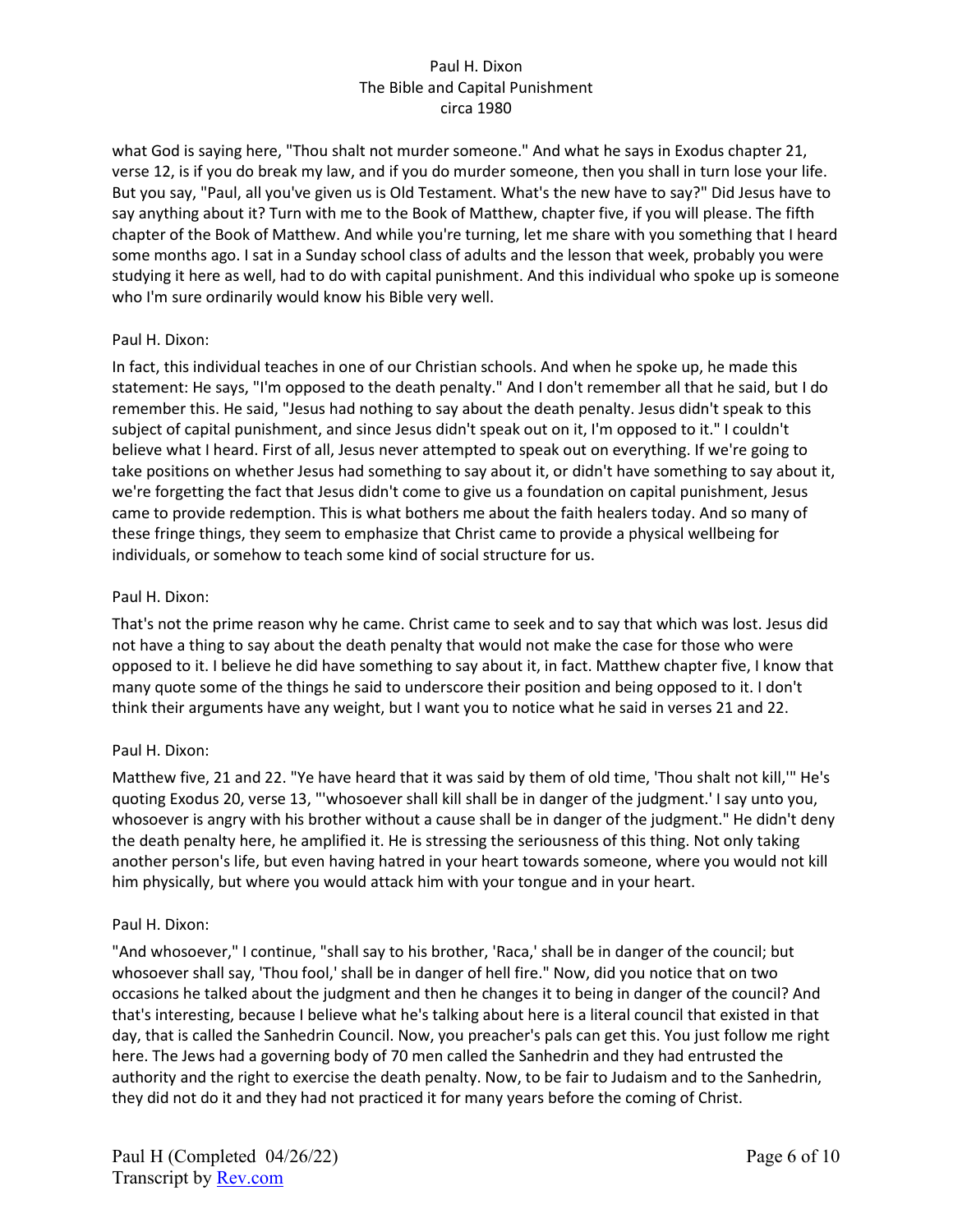### Paul H. Dixon:

They were not practicing it now, but that still in no way took away from their authority to do it. And what Jesus is saying here, he says, you shall be in danger of having to stand before the Council who has the authority to exercise the death penalty. He's not denying it, he's underscoring. Say isn't there something perhaps even a little clearer in the New Testament? Christ hasn't even died yet, what about after the cross? But probably the two classic passages on capital punishment come from the lips of the apostle Paul. I'd like for you, if you would, to turn with me, first of all, to Acts 25, verses nine through 11. The 25th chapter of the Book of Acts, and remember that the apostle Paul is on trial.

### Paul H. Dixon:

Festus gives him opportunity in the ninth verse of Acts 25 to defend himself. There are some serious accusations laid against him, notice what Paul says in verse 10. "Then said Paul, 'I stand at Caesar's judgment seat, where I ought to be judged. To the Jews I have done no wrong, as thou very well knowest. I'm not being tried by the Jews, I'm being tried by you Romans. If I be an offender, or have committed anything worthy of death,'" underline that in your Bible, "'anything worthy of death, I refuse not to die.'" He said, if I have done anything that is worthy of you killing me, of you sentencing me to the death penalty, I refuse not to die. I deserve it. Go ahead and take my life. If ever the apostle had an opportunity to take his soapbox and say, "I'm opposed to this business of the death penalty,"

#### Paul H. Dixon:

It was here, but rather he said, "I am for it. In fact, I am so much for it that if I'm worthy of it, kill me." That's what he said. Then over in the Book of Romans chapter 13, where the apostle Paul has a great deal to say about our responsibility to those who are in power and authority of government. In verse one of Romans 13, "Let every soul be subject unto the higher powers. For there is no power but of God; the powers that be are ordained of God. Whosoever therefore resisteth the power resisteth the ordinance of God, and they that resist shall receive to themselves damnation." Or another better rendering would just be simply "judgment". "Rulers are not a terror to good works, but to the evil. Wilt thou then not be afraid of the power?" Said you ought to be afraid of those who in authority. "Do that, which is good, and thou shall have praise of the same."

### Paul H. Dixon:

He said, the authorities are there, government is there. Number one for punishment, number two for praise. He is a minister of God. That one who is in authority, that ruler. "For he is a minister of God to thee for good. But if thou do that which his evil, be afraid; for he beareth not the sword in vain..." Underline that, "...he beareth not the sword in vain: for he is a minister of God, a revenger to execute wrath upon him that doeth evil." Now, if you look up from your Bibles, let's explain it.

#### Paul H. Dixon:

The emperor wore a sword indicative of the fact that he had the position of authority. The emperor had a magistrate, and the magistrate also wore a sword, but it was a different kind of sword. And the word that is used here is the word that has to do with that magistrate's sword. And it was the magistrate who had the right under Roman law to exercise the death penalty. And Paul says, "He beareth not that sword in vain." How plain is the Word of God on this subject that we're considering this evening?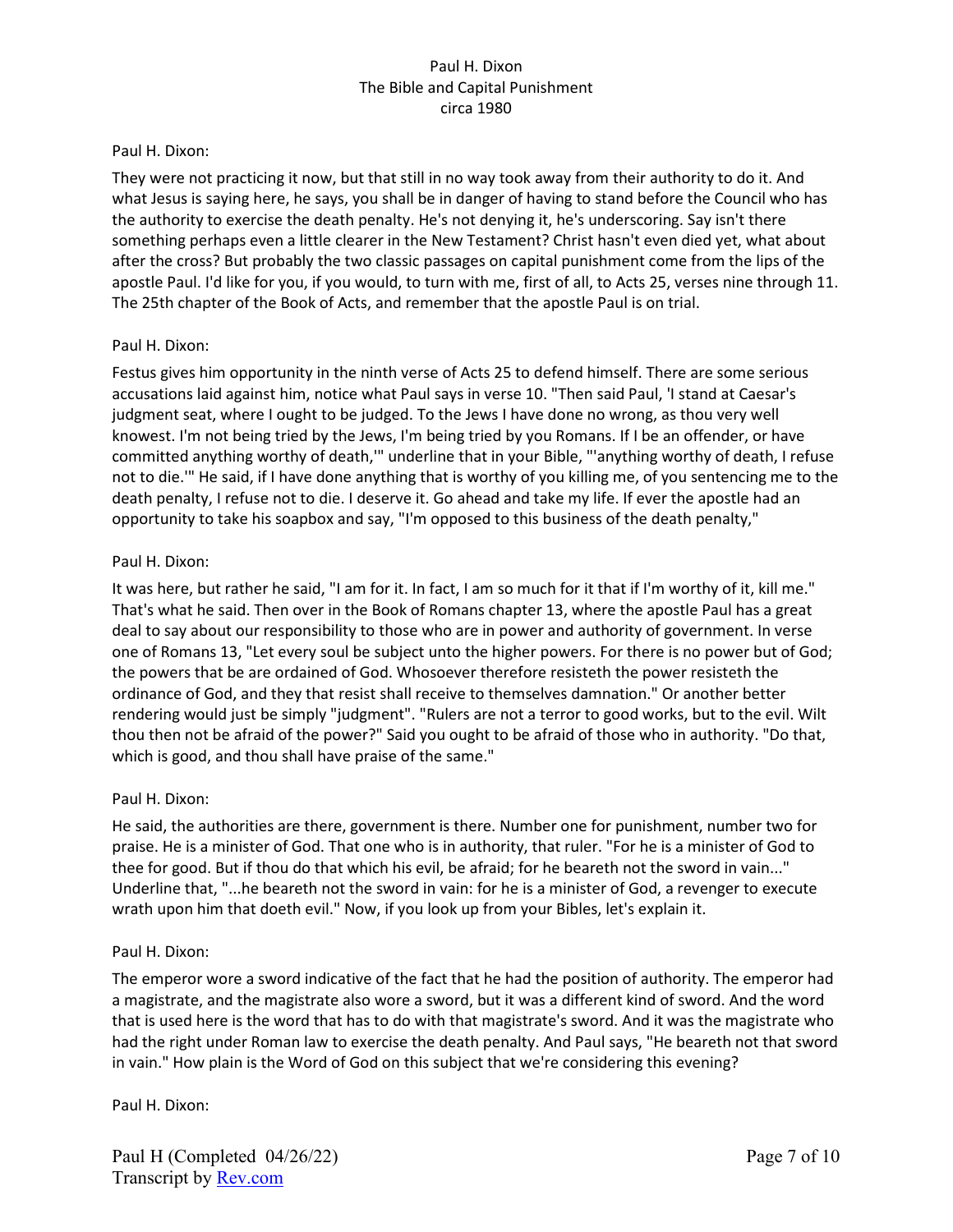I'm not concerned about what the philosophers say. I want to know what God has to say. But you say, "Paul, how do you answer such objections? Is the fact that capital punishment doesn't deter the criminal?" Well, I say that's absolutely contrary to the Bible. You say, "Can you prove that?" I surely can. I could give you a half a dozen passages tonight, that show that it would deter crime, but I'll just give you one that maybe you've never marked in your Bible. I think you ought to mark. Turn with me to the Book of Ecclesiastes, chapter eight, verse 11. Back in the Old Testament, Ecclesiastes, 8:11.

### Paul H. Dixon:

Now this applies to the home, this applies to the school system, it applies to government, not just to capital punishment, but to every kind of punishment. In fact, I think if you'll read this verse, think about what it's saying, you'll realize what's problem in America today with the crime situation. "Because sentence against an evil work is not executed speedily, therefore the heart of the sons of men is fully set in them to do evil."

### Paul H. Dixon:

And for six years before the Supreme Court passed the ruling, the law in the book doesn't do any good. It's when we execute those laws. J. Edgar Hoover said before he died, I quote, "The death penalty is a warning just like a lighthouse throwing its beams out to sea. We hear about shipwrecks, but we do not hear about the ships the lighthouse guides safely on their way. We do not have proof of the number of ships it saves, but we do not tear it down." An excellent observation.

### Paul H. Dixon:

But in the closing minutes tonight, I would like to tell you why I am so much for the death penalty as it's spelled out in the Word of God. Friends, I personally believe that in this land of ours, we have totally lost sense of the doctrine of judgment, of the doctrine of retribution, justice. That's why there's so much permissiveness that prevails in the land, in our school systems, in our homes, in our churches. I realize there would no doubt be some here tonight who would be opposed to the death penalty and I'm not going to make an all inclusive statement, but I do believe that you would have to admit that many of the same people who will not accept the death penalty also will not accept an everlasting hail. And that's consistent because they do not believe in the doctrine of justice and judgment. It's basically what has come out from the arguments of Senator Hughes.

### Paul H. Dixon:

This message I'm preaching tonight has been put in print and I have been wanting for a long time to sit down and send him a copy of it, or perhaps a copy of the cassette because I like when he claims to be a born again Christian, to reconsider his position. You see the same thoughts that somehow we should not take another person's life because there's no hope for them after they're dead, perhaps they were innocent. And incidentally, I believe that would be very rare. I'm not saying that it has not happened, but if we're going to work on the premise that if someone innocent might be punished, therefore do not punish the guilty, we might as well tear down our prisons.

### Paul H. Dixon:

But when we think about this matter of judgment, I believe that we have to admit if a person is saying that there's no hope after death, when that person is put in the gas chamber, then they would also have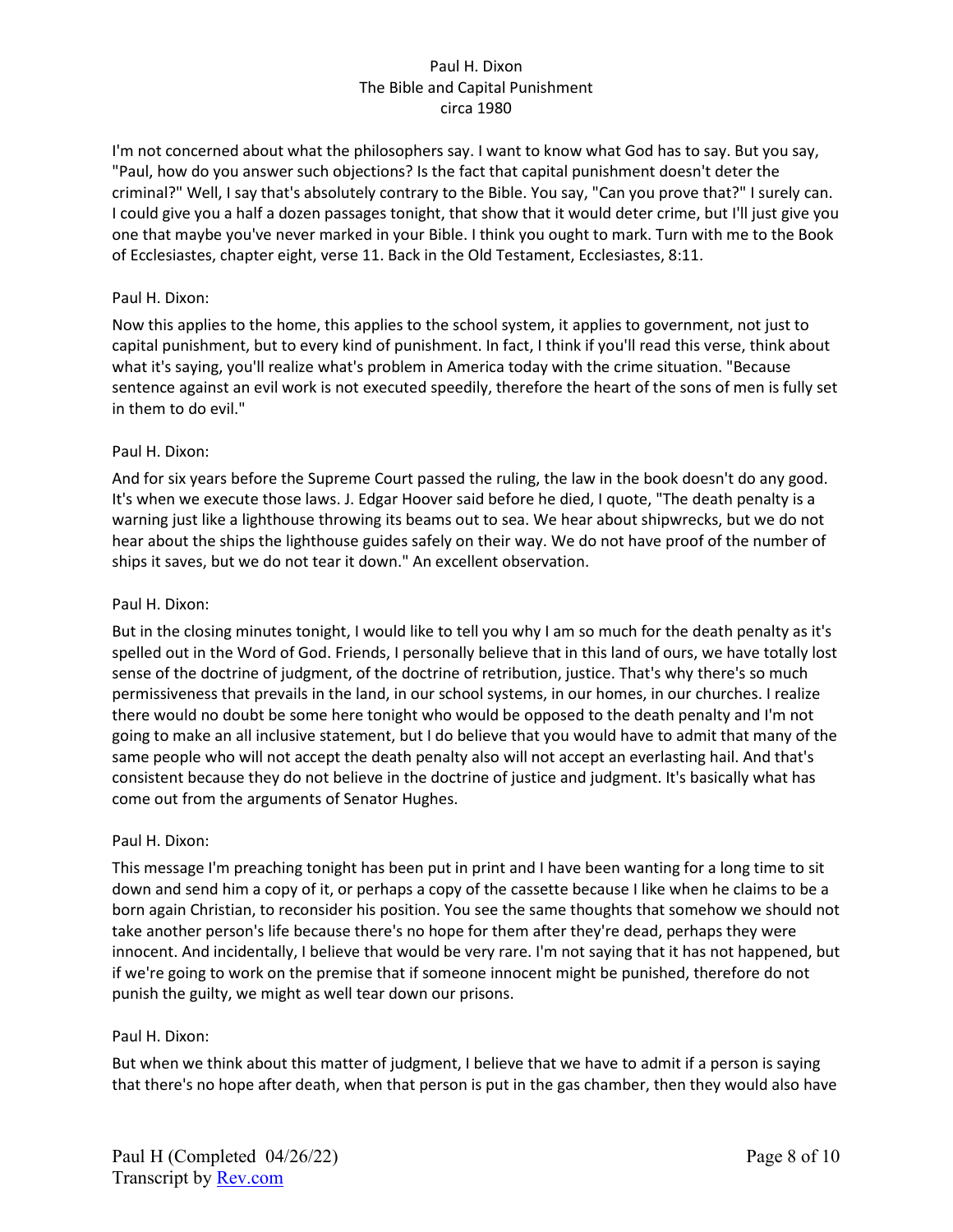to say, I cannot see how a God of love could send anyone to hell, because for sure, there's no hope then. There's no way to get out. We'll be preaching about this Sunday night.

### Paul H. Dixon:

Here's a person who perhaps has murdered someone, he's found guilty, he's put in the gas chamber, but before he dies, he receives Jesus Christ as his personal savior, he may die in that gas chamber. He's paying the penalty for his crime, but his sin has been forgiven in the eyes of God. And he goes right to be with the Lord. And he's with God for all eternity. Friends, the doctrine of judgment is the basic doctrine that's behind this whole premise of the death penalty throughout the Bible. Justice must be satisfied and I want you to know that tonight we stand before the Supreme Judge of the universe and there is no appeal beyond him. And we are all found guilty. And the death penalty, the eternal death penalty, hangs over every one of our heads.

### Paul H. Dixon:

Perhaps you've listened to this message tonight. And you've said, "This is very informative and it's helped me to understand it, but it doesn't apply to me because I've never murdered anyone. I don't know anyone who has, it doesn't involve me personally. I don't plan to go out and take anyone else's life. I don't plan to debate the issue. So I don't need to know about this." Friend, you are in far more serious problem tonight than someone who's on death's row because you have sinned against the God who made you, and so have I. And God has said, "The wages of sin is death." And that's not just a physical death where we're put in the ground someplace, but that's a spiritual death and we'll spend eternity in hell if we continue in our sin.

### Paul H. Dixon:

I'm so glad to tell you tonight that God's son chose to provide salvation, deliverance for you and for me, listen to this, through the common means of capital punishment in that day. The way they exercised capital punishment under Roman law was not through the gas chamber or through hanging, but through nailing on a cross. And Jesus Christ went to the cross. As he hung on that cross, God judged him and God put him through that eternal death penalty so that we would not have to go through it. God's son went through Hell so that we wouldn't have to go to Hell. And there is salvation for every one of us here tonight through God's son, Jesus Christ, and what he did on the cross.

# Paul H. Dixon:

People say, "I don't see how you can believe in the death penalty and still believe in love." It is totally impossible to ever understand love apart from justice. I don't care who it is that claims that they love, but they do not exercise justice, they do not know what love is all about. We would never have known the love of God had God not seen fit to exercise justice and judgment and pour out his wrath upon his son at Calvary's tree.

### Paul H. Dixon:

God demonstrated his love to us, and that while we were yet sinners, Christ died for us. There has been a great debate raging in this country in recent days about the pardoning of a president. Gerald Ford made that decision on a Sunday, he announced it to the nation, and the nation apparently was appalled. I'm not going to enter into that discussion, but just to make a few observations about a pardon, it appears to me there have to be three things for a pardon, for a pardon to be effective. Number one,